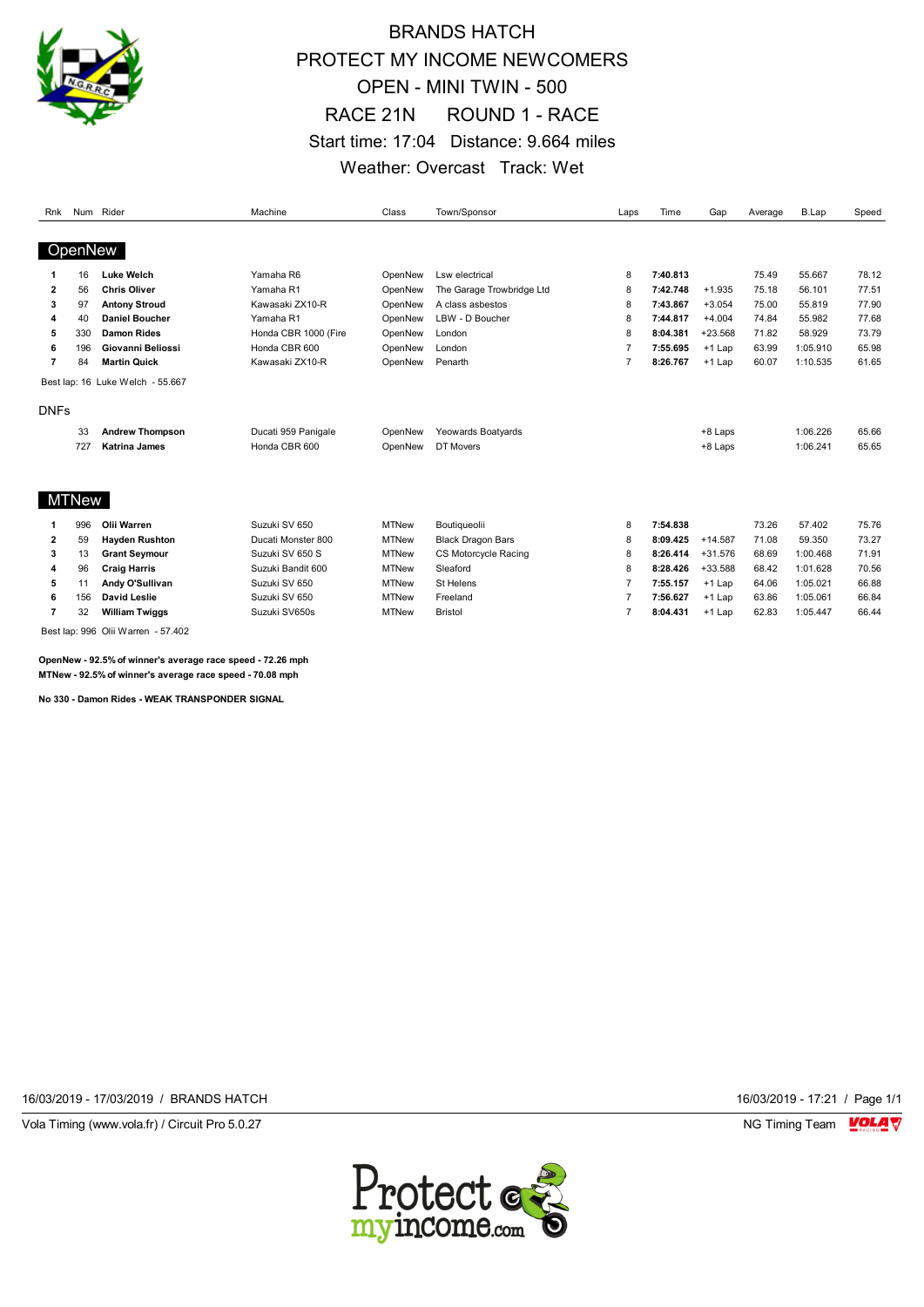

# BRANDS HATCH PROTECT MY INCOME NEWCOMERS OPEN - MINI TWIN - 500 RACE 21N ROUND 1 - RACE LAP TIMES

| Lap          | Time                 | Lap          | Time                | Lap          | Time                  |
|--------------|----------------------|--------------|---------------------|--------------|-----------------------|
|              |                      | 5            | 56.458              |              | David Leslie          |
|              | Andrew Thompson      | 6            | 56.101              |              |                       |
|              |                      | 7            | 57.929              |              |                       |
|              | <b>START</b>         | 8            | 56.624              |              | <b>START</b>          |
| $\mathbf{1}$ |                      |              |                     | $\mathbf{1}$ |                       |
| 2            | 1:08.225             |              |                     | 2            | 1:08.922              |
| 3            | 1:06.362             |              | <b>Craig Harris</b> | 3            | 1:05.951              |
| 4            | 1:06.226             |              |                     | 4            | 1:05.651              |
| 5            | 1:06.922             |              |                     | 5            | 1:06.052              |
| 6            | 1:07.377             |              | <b>START</b>        | 6            | 1:07.121              |
|              |                      | 1            |                     | 7            | 1:05.061              |
|              |                      | 2            | 1:02.855            |              |                       |
|              | Andy O'Sullivan      | 3            | 1:02.503            |              |                       |
|              |                      | 4            | 1:02.396            |              | Giovanni Beliossi     |
|              |                      | 5            | 1:02.582            |              |                       |
|              | <b>START</b>         | 6            | 1:01.628            |              |                       |
| 1            |                      | 7            | 1:02.629            |              | <b>START</b>          |
| 2            | 1:06.712             | 8            | 1:02.521            | 1            |                       |
| 3            | 1:06.333             |              |                     | 2            | 1:06.851              |
| 4            | 1:06.511             |              |                     | 3            | 1:05.910              |
| 5            | 1:07.097             |              | Damon Rides         | 4            | 1:06.904              |
| 6            | 1:06.818             |              |                     | 5            | 1:08.637              |
| 7            | 1:05.021             |              |                     | 6            | 1:07.468              |
|              |                      |              | <b>START</b>        | 7            | 1:06.616              |
|              |                      | $\mathbf{1}$ |                     |              |                       |
|              | <b>Antony Stroud</b> | 2            | 59.362              |              |                       |
|              |                      | 3            | 58.929              |              | <b>Grant Seymour</b>  |
|              |                      | 4            | 59.659              |              |                       |
|              | <b>START</b>         | 5            | 1:00.149            |              |                       |
| $\mathbf{1}$ |                      | 6            | 1:00.246            |              | <b>START</b>          |
| 2            | 58.677               | 7            | 59.633              | 1            |                       |
| 3            | 57.564               | 8            | 1:00.408            | 2            | 1:02.306              |
| 4            | 56.150               |              |                     | 3            | 1:02.216              |
| 5            | 55.819               |              |                     | 4            | 1:01.113              |
| 6            | 56.756               |              | Daniel Boucher      | 5            | 1:04.847              |
| 7            | 57.454               |              |                     | 6            | 1:00.661              |
| 8            | 55.819               |              |                     | 7            | 1:00.468              |
|              |                      |              | <b>START</b>        | 8            | 1:04.235              |
|              |                      | $\mathbf{1}$ |                     |              |                       |
|              | <b>Chris Oliver</b>  | 2            | 56.984              |              |                       |
|              |                      | 3            | 58.114              |              | <b>Hayden Rushton</b> |
|              |                      | 4            | 57.449              |              |                       |
|              | <b>START</b>         | 5            | 56.234              |              |                       |
| $\mathbf{1}$ |                      | 6            | 57.397              |              | <b>START</b>          |
| 2            | 57.481               | 7            | 58.174              | 1            |                       |
| 3            | 58.423               | 8            | 55.982              | 2            | 1:00.590              |
| 4            | 56.286               |              |                     | 3            | 59.685                |

16/03/2019 - 17/03/2019 / BRANDS HATCH 16/03/2019 - 17:22 / Page 1/2

Vola Timing (www.vola.fr) / Circuit Pro 5.0.27 NG Timing Team VOLA V

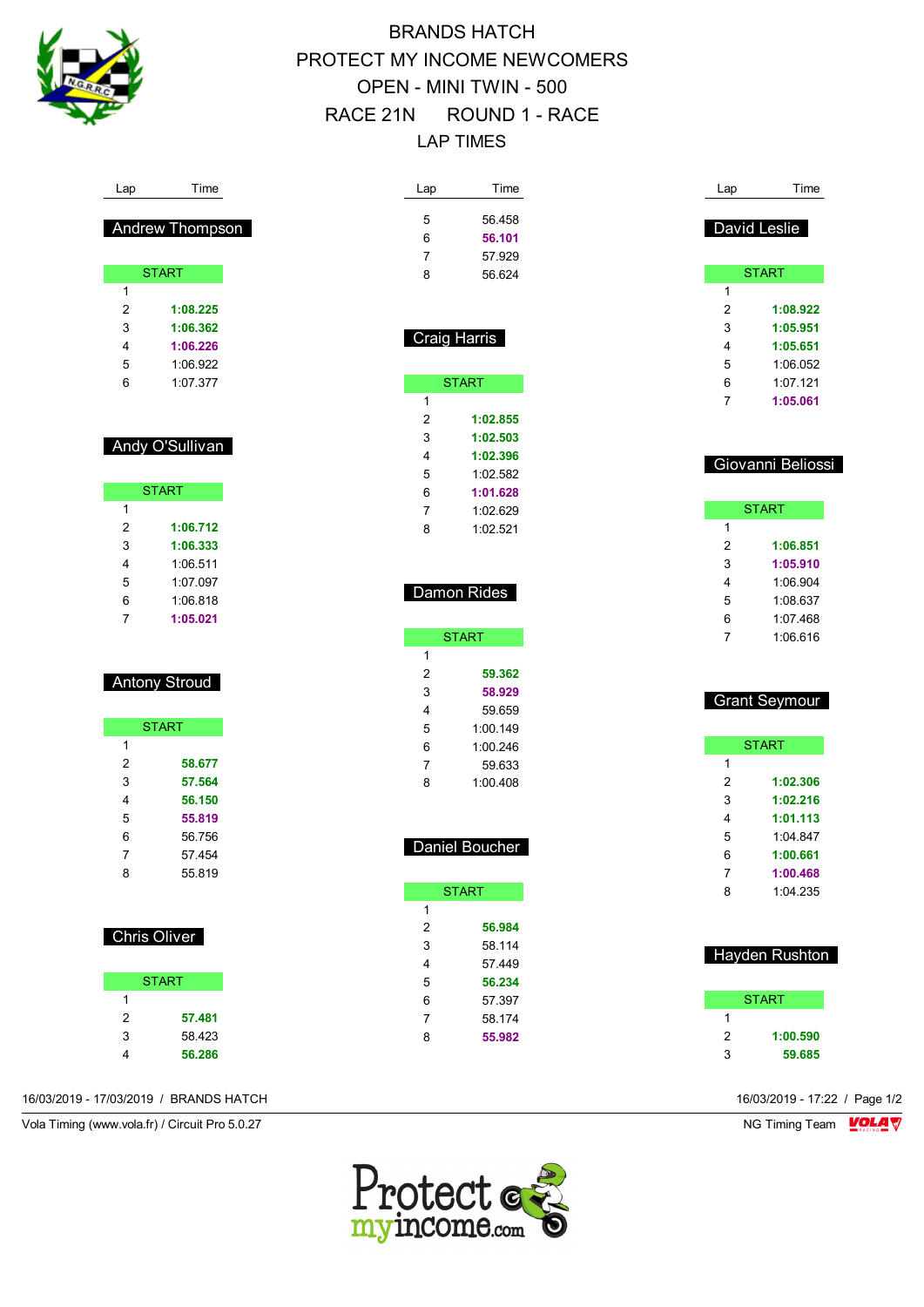BRANDS HATCH PROTECT MY INCOME NEWCOMERS OPEN - MINI TWIN - 500 RACE 21N ROUND 1 - RACE LAP TIMES

| Lap | Time     |
|-----|----------|
| 4   | 59.886   |
| 5   | 59.350   |
| 6   | 59.605   |
| 7   | 1.02001  |
| 8   | 1:00.248 |
|     |          |

#### Katrina James

| <b>START</b> |          |  |  |  |  |  |  |  |  |
|--------------|----------|--|--|--|--|--|--|--|--|
| 1            |          |  |  |  |  |  |  |  |  |
| 2            | 1:06.935 |  |  |  |  |  |  |  |  |
| 3            | 1:06.785 |  |  |  |  |  |  |  |  |
| 4            | 1:06.241 |  |  |  |  |  |  |  |  |
| 5            | 1.06428  |  |  |  |  |  |  |  |  |
| հ            | 1:07.258 |  |  |  |  |  |  |  |  |

#### Luke Welch

|   | <b>START</b> |
|---|--------------|
| 1 |              |
| 2 | 56.843       |
| 3 | 57.635       |
| 4 | 55.716       |
| 5 | 56.452       |
| 6 | 55.667       |
| 7 | 57.975       |
| ጸ | 55.760       |

### Martin Quick

|   | <b>START</b> |
|---|--------------|
| 1 |              |
| 2 | 1:11.918     |
| 3 | 1:11.947     |
| 4 | 1.11947      |
| 5 | 1:10.993     |
| 6 | 1:10.535     |
|   | 1.12727      |

### Olii Warren

|   | <b>START</b> |
|---|--------------|
| 1 |              |
| 2 | 58.296       |
| 3 | 58.002       |
| 4 | 57.512       |
| 5 | 57.402       |
| 6 | 58.553       |
| 7 | 57.983       |
| 8 | 1:00.538     |

| 16/03/2019 - 17/03/2019 / | 16/03/2019 - 17:22 / Page 2/2 |
|---------------------------|-------------------------------|
| / BRANDS HATCH            |                               |
|                           |                               |

| Lap | Time                  |
|-----|-----------------------|
|     |                       |
|     | <b>William Twiggs</b> |
|     |                       |
|     | <b>START</b>          |
| 1   |                       |
| 2   | 1:08.979              |
| 3   | 1:06.727              |
| 4   | 1.06941               |
| 5   | 1:11.085              |
| 6   | 1:05.447              |
| 7   | 1:06.706              |